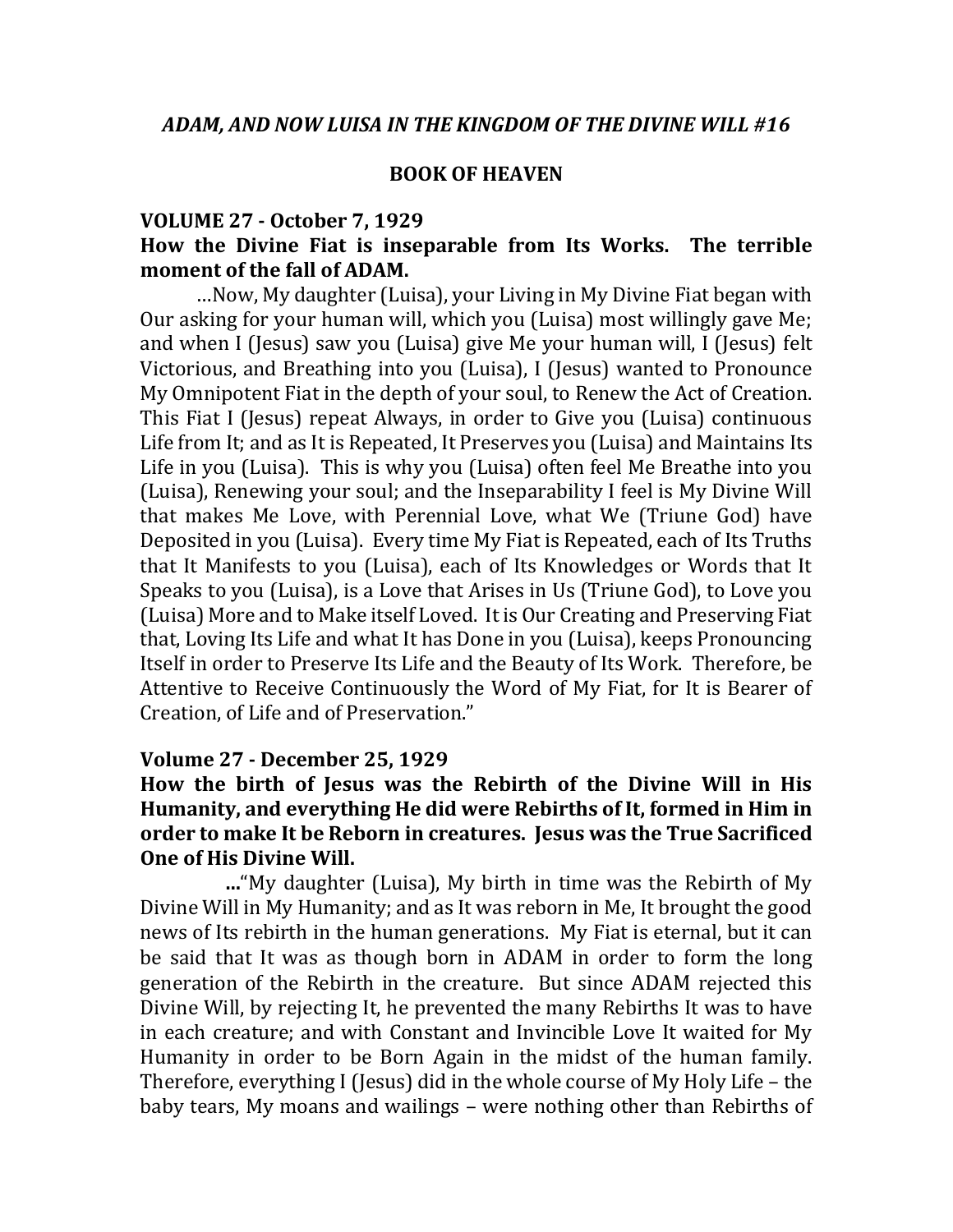My Divine Will that were Formed in Me so as to make It be Reborn in creatures.In fact, It being Reborn in Me, and Possessing It as My own, I (Jesus) had the Right and the Power to Give It and Make It be Reborn in the creature. So, everything that My Holy Humanity would do – steps, works, words, pains, and even My Breath, and My very death – formed as many Rebirths of My Divine Will for as many creatures as would have the Good of the Rebirth of My Divine Fiat. Since I AM the Head of the human family, and it, My Members, as the Head I (Jesus) called with My Acts – I (Jesus) called the many Rebirths of My Divine Volition within Me, to let them pass to be Reborn in My Members, the creatures.

 Therefore, there was not one Act I (Jesus) did – even My very Sacramental Life, each Consecrated Host, are Continuous Rebirths of My Supreme Volition, which It Prepares for the creature. So, I AM the True Sacrificed One of a Cause so Holy – that My Divine Will may Reign. I Myself am the One who Formed Its Kingdom within Me; and making It be Reborn in Me as many times for as many creatures as It would be Reborn in, I Formed Its Most Holy Empire and Its Reigning in the Midst of My Members.

 Now, My daughter (Luisa), after I (Jesus) placed the Kingdom of My Divine Will in safety within My Holy Humanity, I (Jesus) had to Manifest It in order to Make It Known. Therefore I (Jesus) came to you (Luisa) and I (Jesus) began to Narrate to you (Luisa) the long story of My Divine Fiat. Now, you must know that I (Jesus) have made and I (Jesus) make so many Manifestations, I (Jesus) have spoken so many Truths, so many Words, for as many Rebirths as My Divine Will did in My Holy Humanity. Its Rebirths in Me and Its Knowledges that I (Jesus) Manifest to you (Luisa) will be in Perfect Balance; each Rebirth of My Divine Volition done in Me and in each Consecrated Host will find a Manifestation and a Truth of Its own that Confirms It, and will Give It Rebirth in the creature (Luisa). In fact, in God the Word Forms the Life of the Good He wants to Form in the creature (Luisa); Our Word is Bearer of Life. Was is not Our Word *'Fiat'* that, Pronouncing Itself, Created the heavens, the sun and everything that can be seen in the entire universe, and even the very Life of man (Adam) himself? Until We (Triune God) Pronounced *'Fiat'*, everything was in Us; as It was Pronounced, It Populated heavens and earth with so many Works, Beautiful and Worthy of Us, and It Gave the Start to the long generation of so many human lives. See, then, how everything I tell you (Luisa) on My Divine Will will bring, with the power of My creative word, Its many rebirths done in Me into the midst of the human family. Here is the Great Reason for a Story so long and a Speaking of Mine so Continuous. It will be in Balance with everything that was Done by Us (Triune God) in Creation, and with